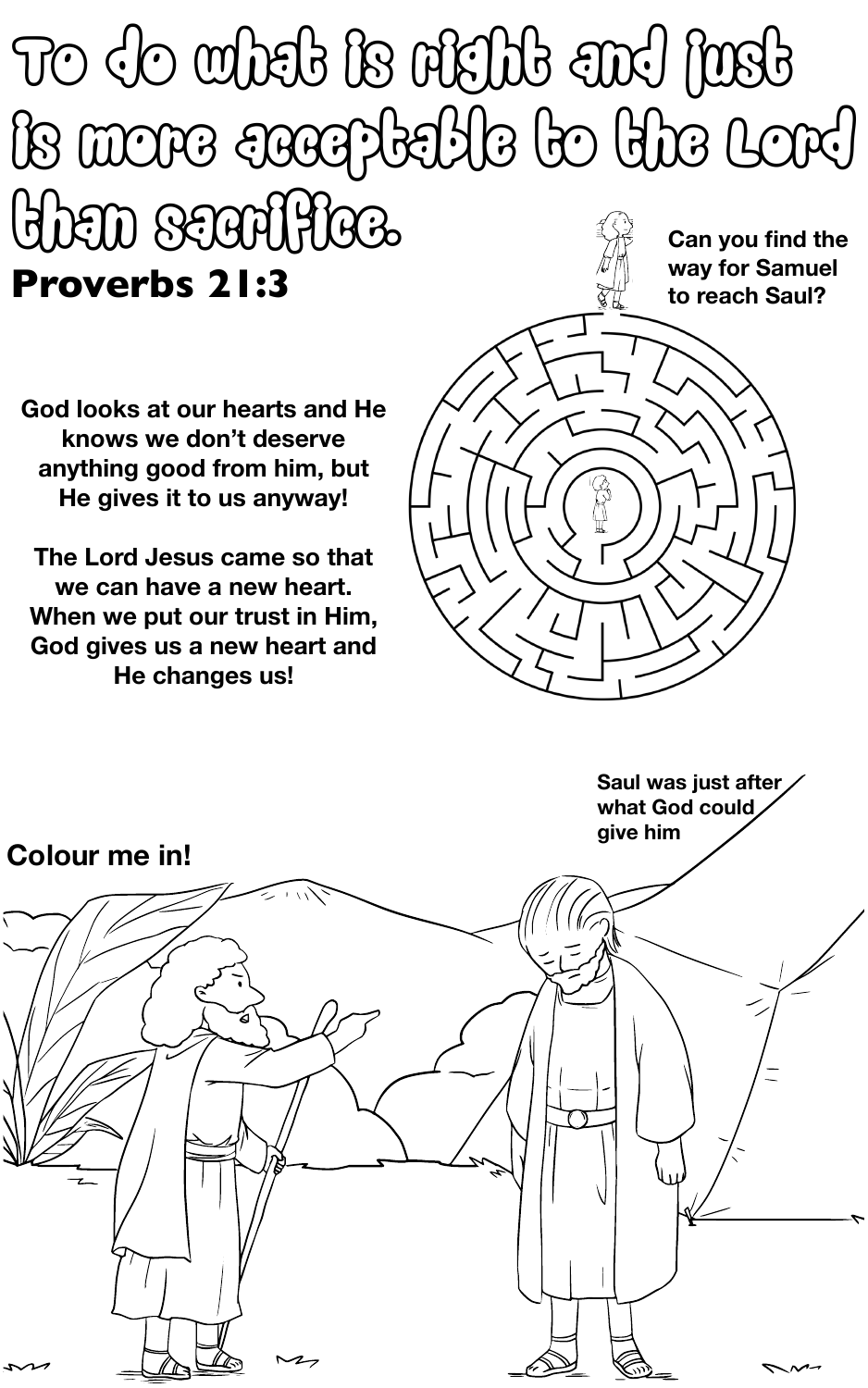### **Juniors and Seniors**

### **Origami Heart**

**This week we looked at how God changes our heart when we trust in Him. We will be making an origami heart with the verse from Proverbs 21:3 on! Here are some instructions but a video will appear at the end of Sunday school - so do follow along!**





**school last week!**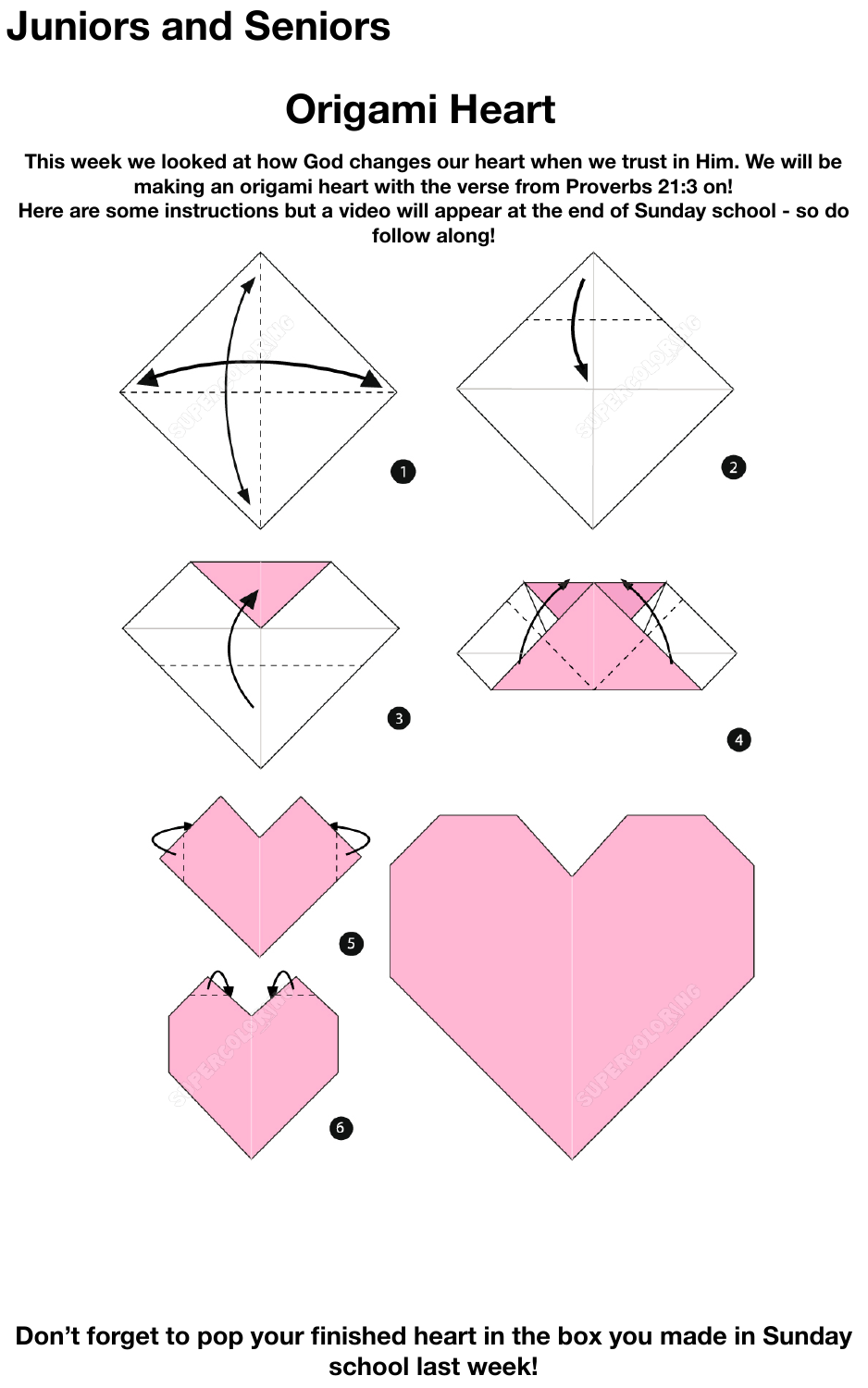

**Cut along this line**